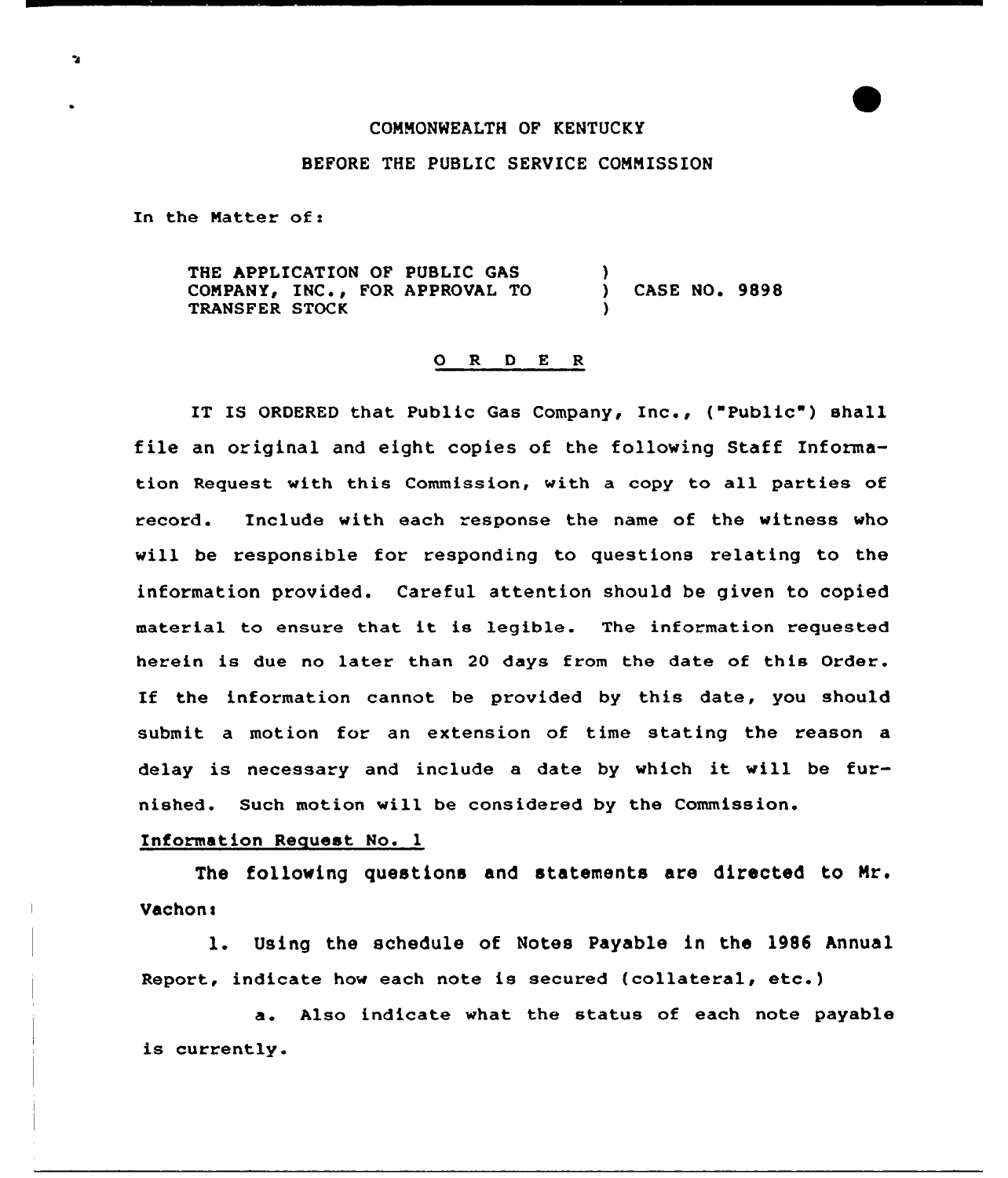2. In Article 1.1 of the Stock Purchase Agreement ("Agreement"), William R. Johnson agrees to purchase the stock of Public Eor \$ 60,000 and, '. . . shall cause the notes payable listed on the acquisition balance sheet to be paid in full at the closing, thereby relieving Seller of any personal responsibility on the payment of said notes.

a. Explain why such a transaction would not constitute more than just a sale and transfer of stock; in other words, a sale of stock and assets.

b. Indicate vhich notes payable, as listed in item No. 1, are included in this Agreement.

c. Using the <sup>1986</sup> Annual Report of Public as <sup>a</sup> basis, provide all )ournal entries necessary to record the sale and transfer of Public. Prepare these sample entries as if the sale occurred on Oecember 31, 1986. All entries should be in accordance with the Uniform System of Accounts for Gas Utilities  $("USOA")$ .

3. In the Final Order in Case No.  $9565$ , the Commission expressed its concern over errors discovered in the 1979 recording of the utility plant and accumulated depreciation for Public at its inception. The impact on Public could be a misstatement of the investment rate base. In order to clear up this situation and in fairness to the buyer of Public, the issue vill be explored in

<sup>1</sup> Notice of Public Gas Company, Inc., of General Rate Adjustmen NOCICE OF FUDIIC GAB COMPANY, INC., OF GENETAL KALE AGJUSTMEN<br>Effective May 12, 1986, Final Order issued October 10, 1986.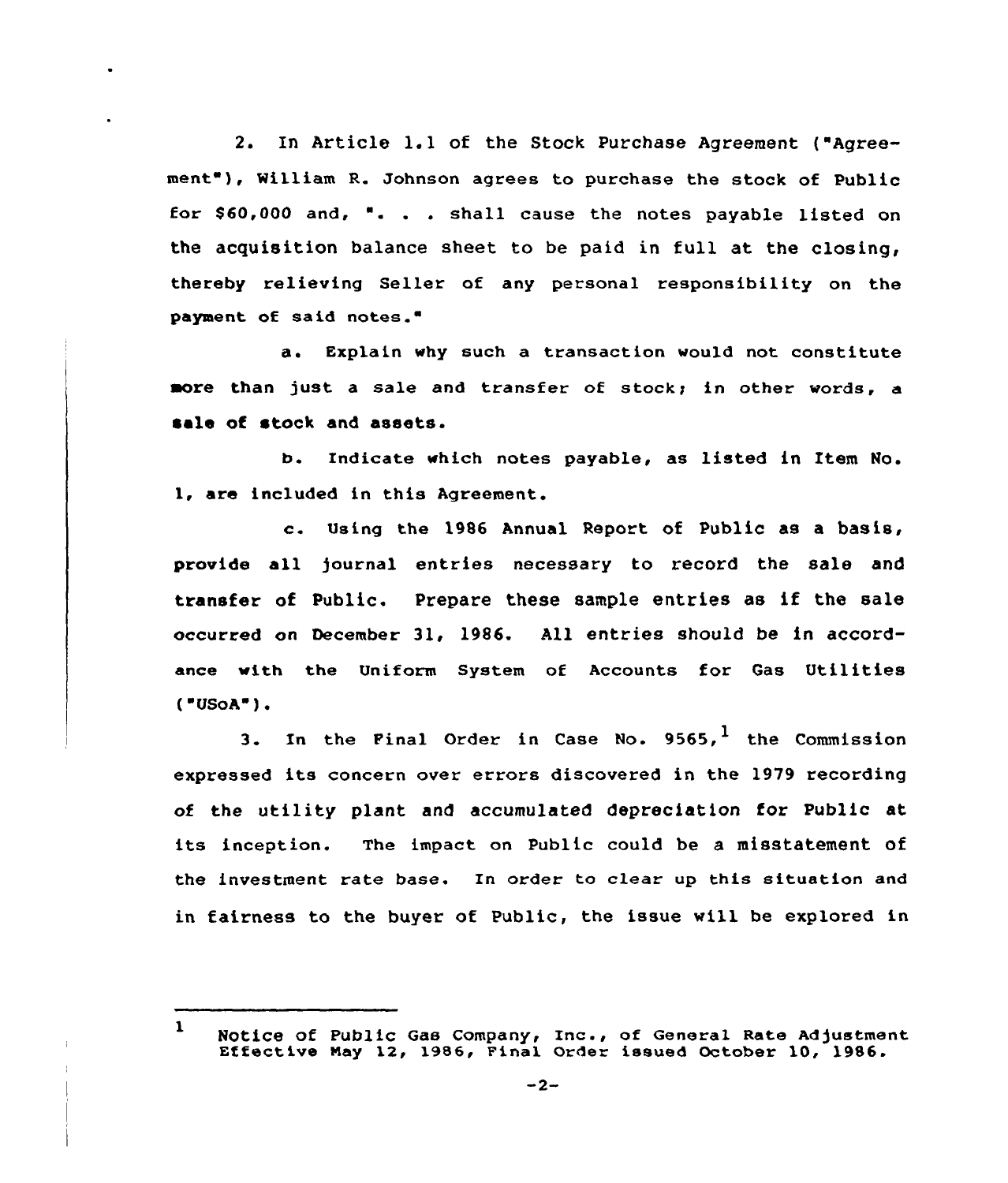this case. While reviewing the annual reports on file with the Commission and the related cases, the following situations were discovered:

a. The utility plant transferred from Pan Bowl to Public in 1979 was written up in value by \$26,903.

b. Accumulated depreciation on the transferred utility plant was recorded on Pan Bowl's books at \$71,717 while no accumulated depreciation was recorded by Public.

c. In Public's <sup>1980</sup> Annual Report, <sup>a</sup> plant acquisition adjustment of \$31,162 is recorded. There are no references present to explain how that figure was arrived at.

Each of these items indicate that the original transfer was not accounted for in accordance with the USoA.

d. Provide a detailed explanation for each item, supporting the action that was taken.

e. Supply copies of any information which would clarify and support Public's accounting treatments.

4. What is your current job status with Public?

5. How many employees does Public have to perform field-related duties? Describe the duties of each.

6. When were the meters 1ast read? When were the customers last billed?

7. Who is supervising the regular maintenance activities on the Public system as required by Commission regulations'?

8. The application for transfer was filed April 1, 1987. Since that time have any assets of Public been removed or sold?

 $-3-$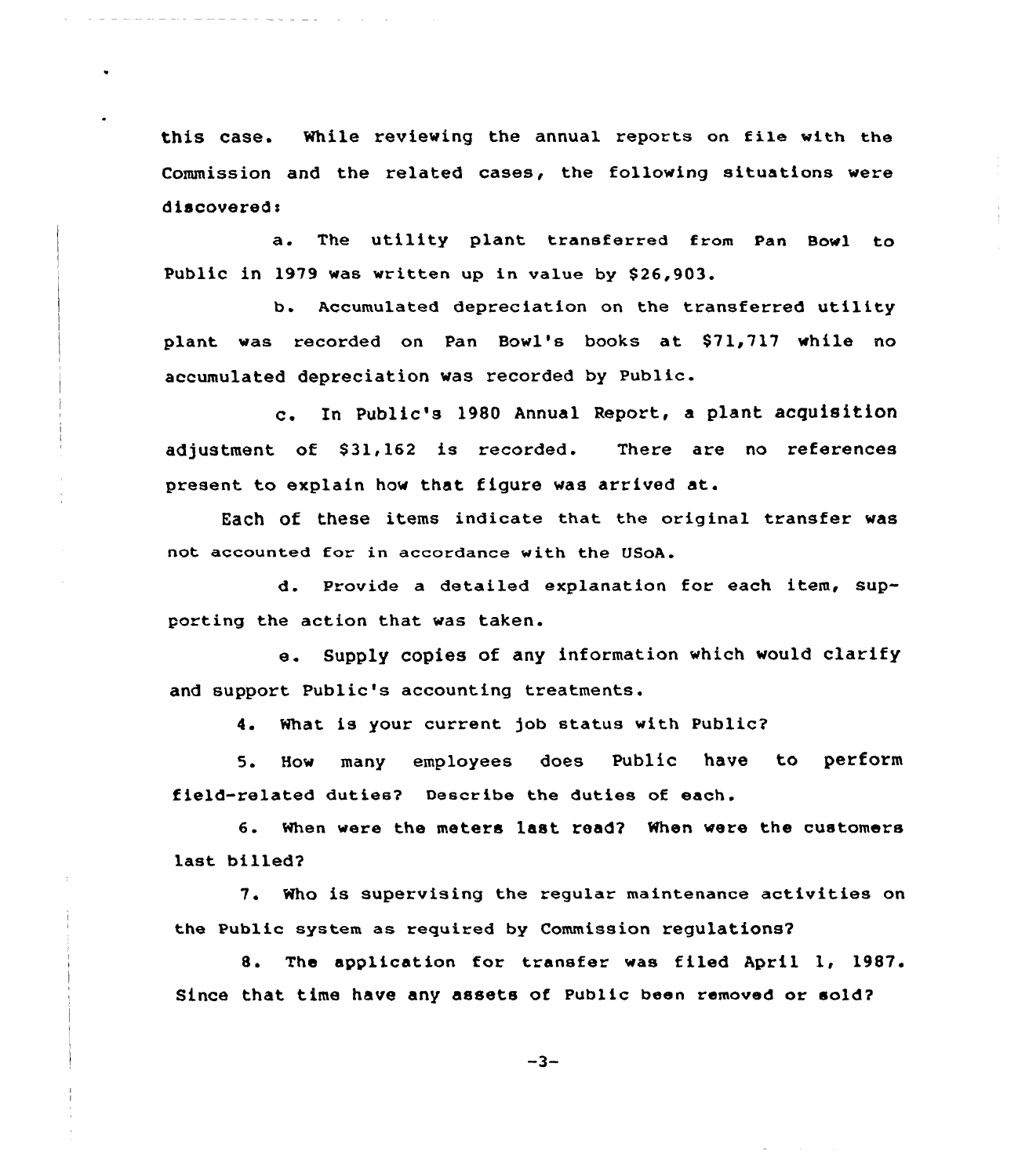a. Any tools, equipment or pipe2

b. Has Edsel NcCoun made any demands of Public during your ownership regarding any equipment owned by Public2

The folloving questions and statements are directed to Nr. Johnson'.

Using the 1986 Annual Report of Public as a basis,  $1.$ provide all journal entries necessary to record the sale and transfer of Public. Prepare these sample entries as if the sale occurred on December 31, 1986. All entries should be in accordance with the Uniform System of Accounts for Gas Utilities.

2. Indicate if Public will be affiliated in any way with:

a. Capitol Oil Company ("Capitol Oil").

b. Capitol Resources, Inc., ("Capitol Resources").

3. Provide an explanation as to your relationship with each of the following:

a. Capitol Oil and/or its owners.

b. Capitol Resources and/or its owners.

c. Pan Bowl Production Company ("Pan Bowl" ) and/or its owners.

4. Provide a general description of how you plan to operate Public.

a. Include any changes planned in the areas of employees, business location, gas supplier, and the use of outside services.

b. Indicate what level of involvement you plan to have in the day-to-day operations of Public.

 $-4-$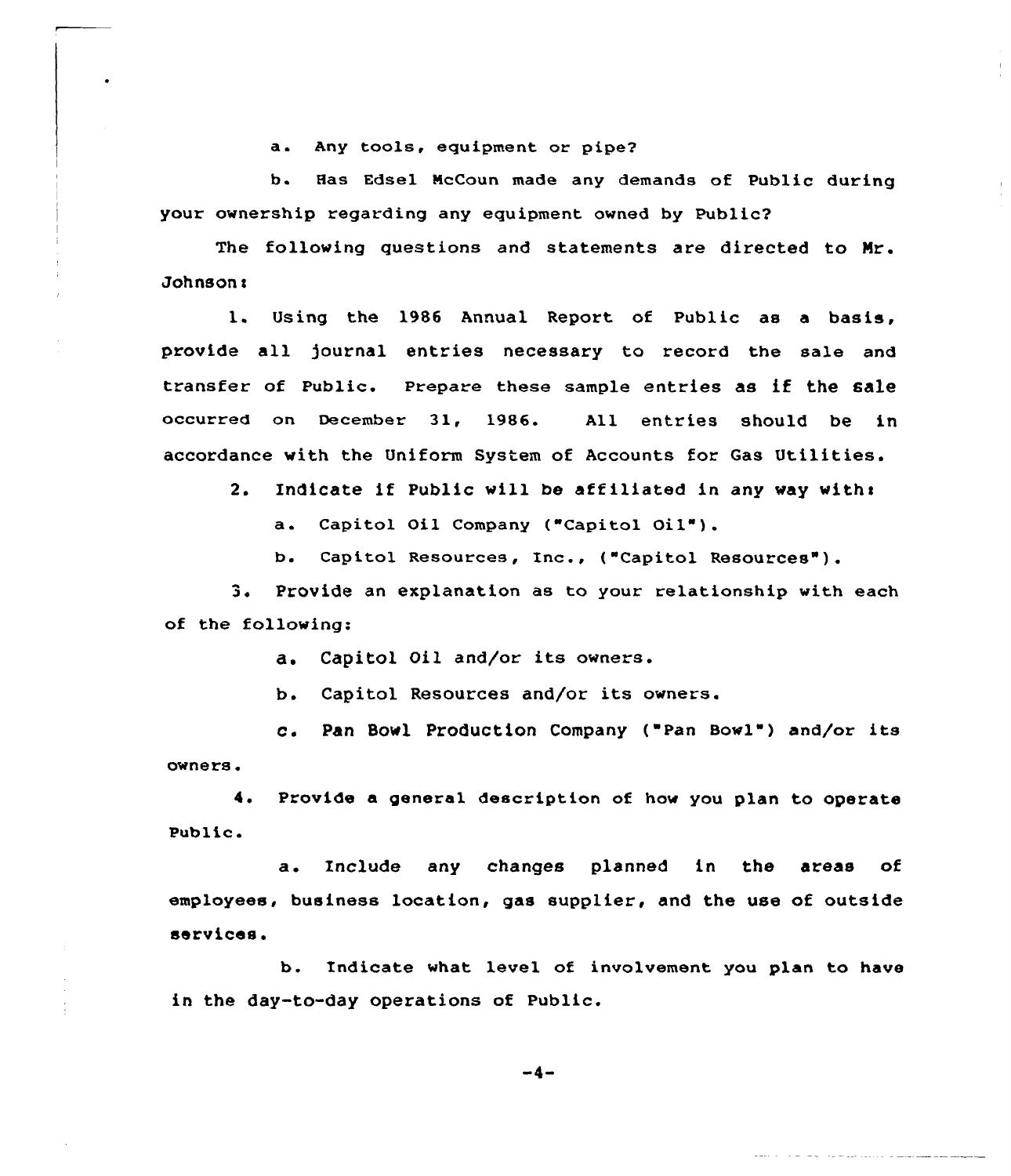5. Describe your work experience related to the operation of a natural gas distribution company.

6. Are you knowledgeable of the Commission's rules and regulations? The gas safety regulations?

7. In your transfer application, it is stated that you are aware that "some corrosion control problems" exist on the Public system and that you "will implement a program to correct the deficiencies." Please describe the focus and nature of the proposed program, including the estimated time to complete, the estimated cost, and who would perform the work.

8. Also, in your application in a statement to the Bank of Pikeville, it is stated that you have interests in gas wells.

a. How many wells? Are they currently producing? If so, where is the gas currently marketed?

b. Does Pan Bowl or Capitol Resources maintain any interests in any of these wells?

9. Information in the statement to the Bank also says you are currently employed by Capitol Resources.

a. Are you one of the owners of Capitol Resources?

b. Doesn't Capitol Resources own Pan Bowl?

c. Isn't Pan Bowl the sole supplier of natural gas to Public?

d. Do you have any business relationship with Pan Bowl?

e. Given your position with Capitol Resources and the fact that Capitol Resources owns Pan Bowl, if the transfer is approved, would you consider transactions between Public and Pan Bowl to be at arms-length? If yes, why?

 $-5-$